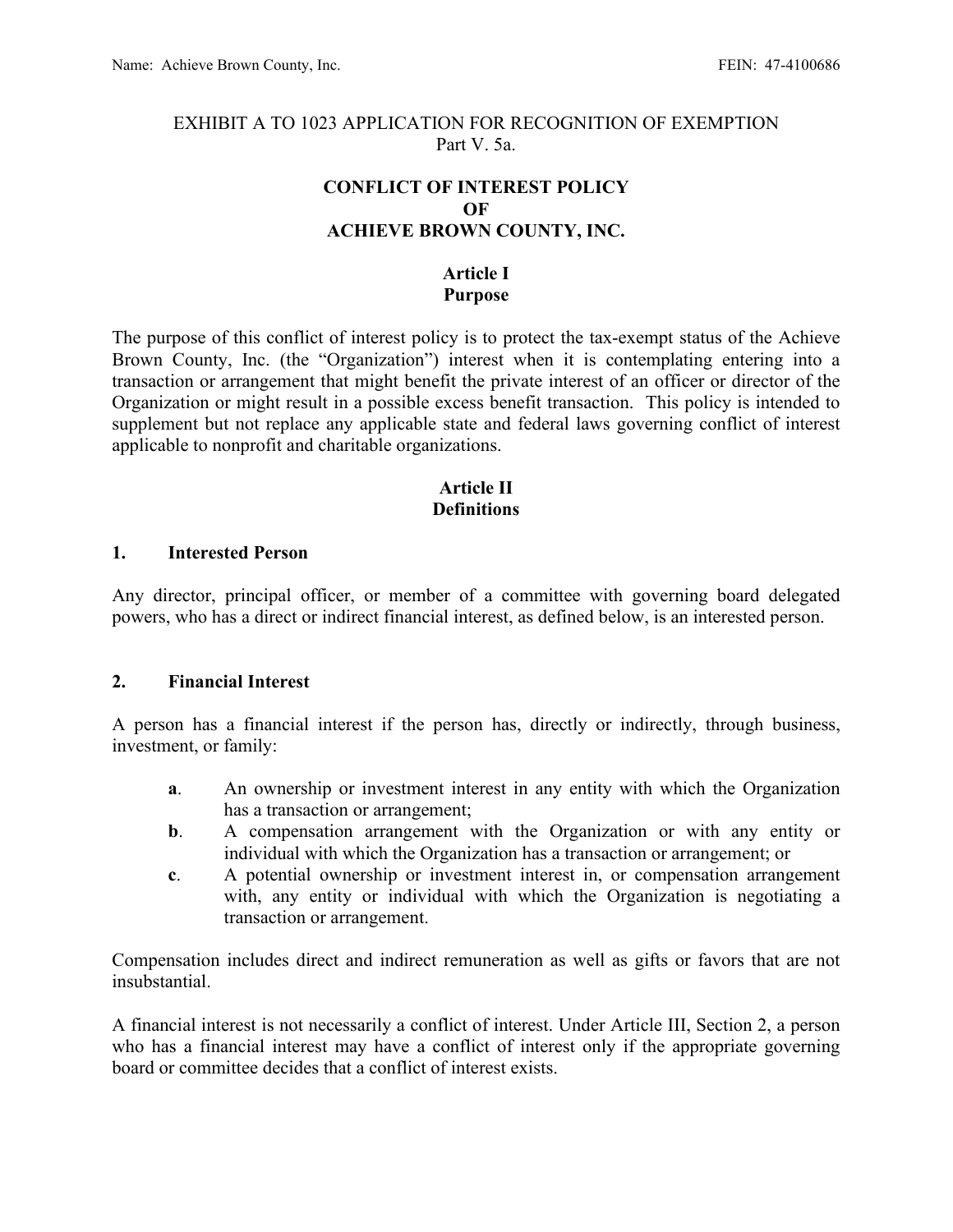## **Article III Procedures**

## **1. Duty to Disclose**

In connection with any actual or possible conflict of interest, an interested person must disclose the existence of the financial interest and be given the opportunity to disclose all material facts to the directors and members of committees with governing board delegated powers considering the proposed transaction or arrangement.

# **2. Determining Whether a Conflict of Interest Exists**

After disclosure of the financial interest and all material facts, and after any discussion with the interested person, he/she shall leave the governing board or committee meeting while the determination of a conflict of interest is discussed and voted upon. The remaining board or committee members shall decide if a conflict of interest exists.

# **3. Procedures for Addressing the Conflict of Interest**

- **a.** An interested person may make a presentation at the governing board or committee meeting, but after the presentation, he/she shall leave the meeting during the discussion of, and the vote on, the transaction or arrangement involving the possible conflict of interest.
- **b.** The chairperson of the governing board or committee shall, if appropriate, appoint a disinterested person or committee to investigate alternatives to the proposed transaction or arrangement.
- **c.** After exercising due diligence, the governing board or committee shall determine whether the Organization can obtain with reasonable efforts a more advantageous transaction or arrangement from a person or entity that would not give rise to a conflict of interest.
- **d.** If a more advantageous transaction or arrangement is not reasonably possible under circumstances not producing a conflict of interest, the governing board or committee shall determine by a majority vote of the disinterested directors whether the transaction or arrangement is in the Organization's best interest, for its own benefit, and whether it is fair and reasonable. In conformity with the above determination it shall make its decision as to whether to enter into the transaction or arrangement.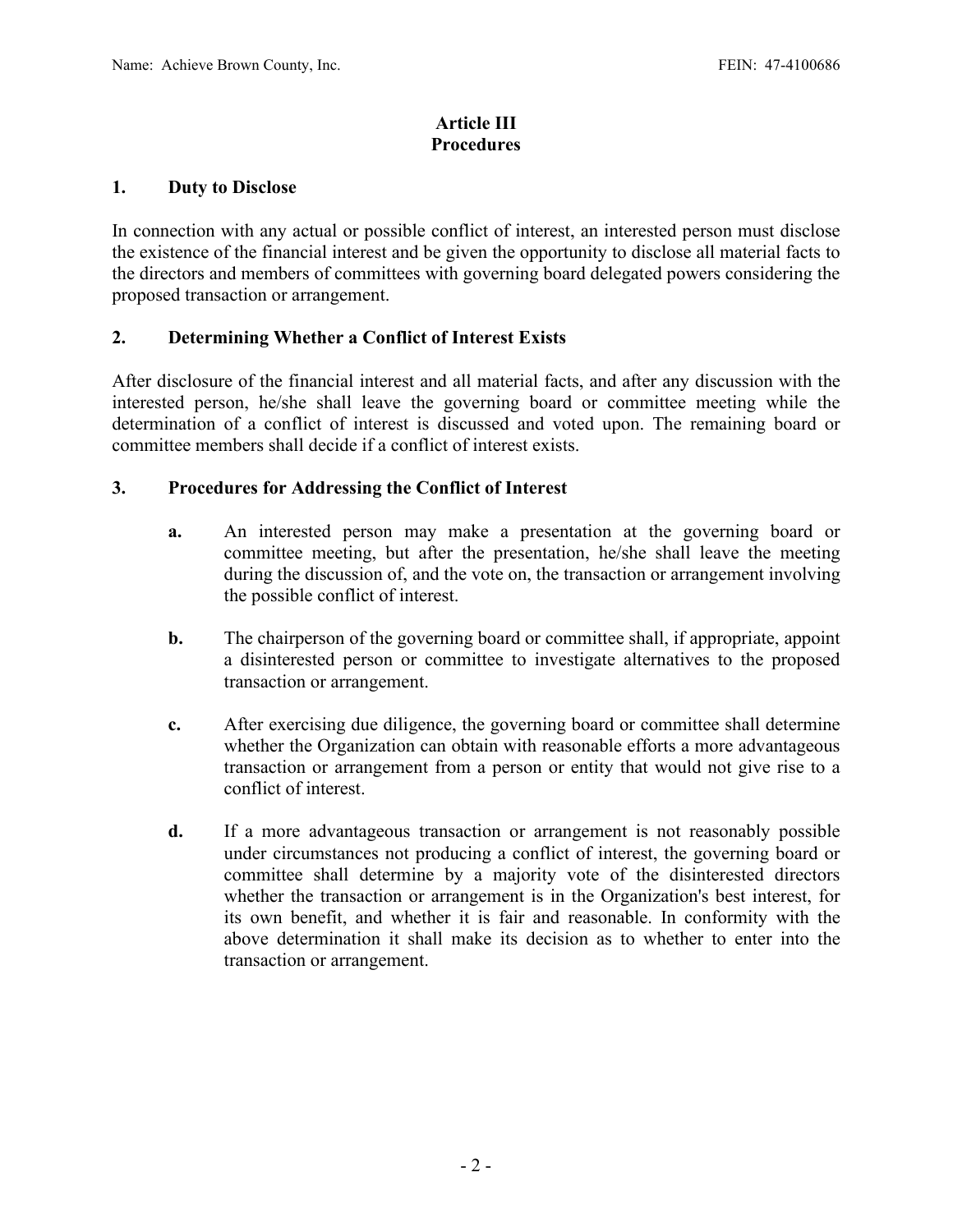### **4. Violations of the Conflicts of Interest Policy**

- **a.** If the governing board or committee has reasonable cause to believe a member has failed to disclose actual or possible conflicts of interest, it shall inform the member of the basis for such belief and afford the member an opportunity to explain the alleged failure to disclose.
- **b.** If, after hearing the member's response and after making further investigation as warranted by the circumstances, the governing board or committee determines the member has failed to disclose an actual or possible conflict of interest, it shall take appropriate disciplinary and corrective action.

### **Article IV Records of Proceedings**

The minutes of the governing board and all committees with board delegated powers shall contain:

- **a.** The names of the persons who disclosed or otherwise were found to have a financial interest in connection with an actual or possible conflict of interest, the nature of the financial interest, any action taken to determine whether a conflict of interest was present, and the governing board's or committee's decision as to whether a conflict of interest in fact existed.
- **b.** The names of the persons who were present for discussions and votes relating to the transaction or arrangement, the content of the discussion, including any alternatives to the proposed transaction or arrangement, and a record of any votes taken in connection with the proceedings.

## **Article V Compensation**

- **a.** A voting member of the governing board who receives compensation, directly or indirectly, from the Organization for services is precluded from voting on matters pertaining to that member's compensation.
- **b.** A voting member of any committee whose jurisdiction includes compensation matters and who receives compensation, directly or indirectly, from the Organization for services is precluded from voting on matters pertaining to that member's compensation.
- **c.** No voting member of the governing board or any committee whose jurisdiction includes compensation matters and who receives compensation, directly or indirectly, from the Organization, either individually or collectively, is prohibited from providing information to any committee regarding compensation.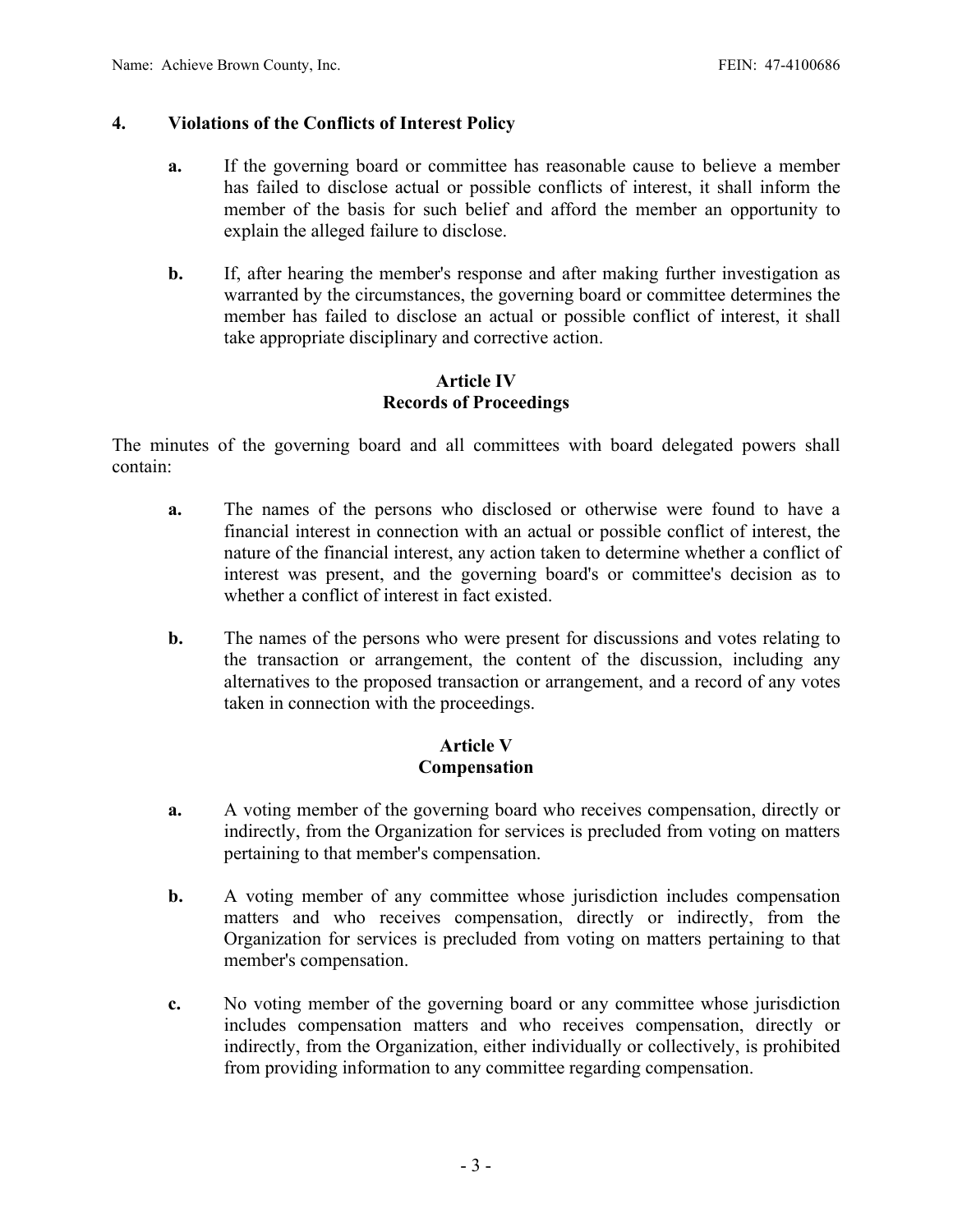### **Article VI Annual Statements**

Each director, principal officer and member of a committee with governing board delegated powers shall annually sign a statement which affirms such person:

- **a.** Has received a copy of the conflicts of interest policy;
- **b.** Has read and understands the policy;
- **c.** Has agreed to comply with the policy; and
- **d.** Understands the Organization is charitable and in order to maintain its federal tax exemption it must engage primarily in activities which accomplish one or more of its tax-exempt purposes.

## **Article VII Periodic Reviews**

To ensure the Organization operates in a manner consistent with charitable purposes and does not engage in activities that could jeopardize its tax-exempt status, periodic reviews shall be conducted. The periodic reviews shall, at a minimum, include the following subjects:

- **a.** Whether compensation arrangements and benefits are reasonable, based on competent survey information, and the result of arm's length bargaining; and
- **b.** Whether partnerships, joint ventures, and arrangements with management organizations conform to the Organization's written policies, are properly recorded, reflect reasonable investment or payments for goods and services, further charitable purposes and do not result in inurement, impermissible private benefit or in an excess benefit transaction.

### **Article VIII Use of Outside Experts**

When conducting the periodic reviews as provided for in Article VII, the Organization may, but need not, use outside advisors. If outside experts are used, their use shall not relieve the governing board of its responsibility for ensuring periodic reviews are conducted.

## **[SIGNATURE PAGE ATTACHED]**